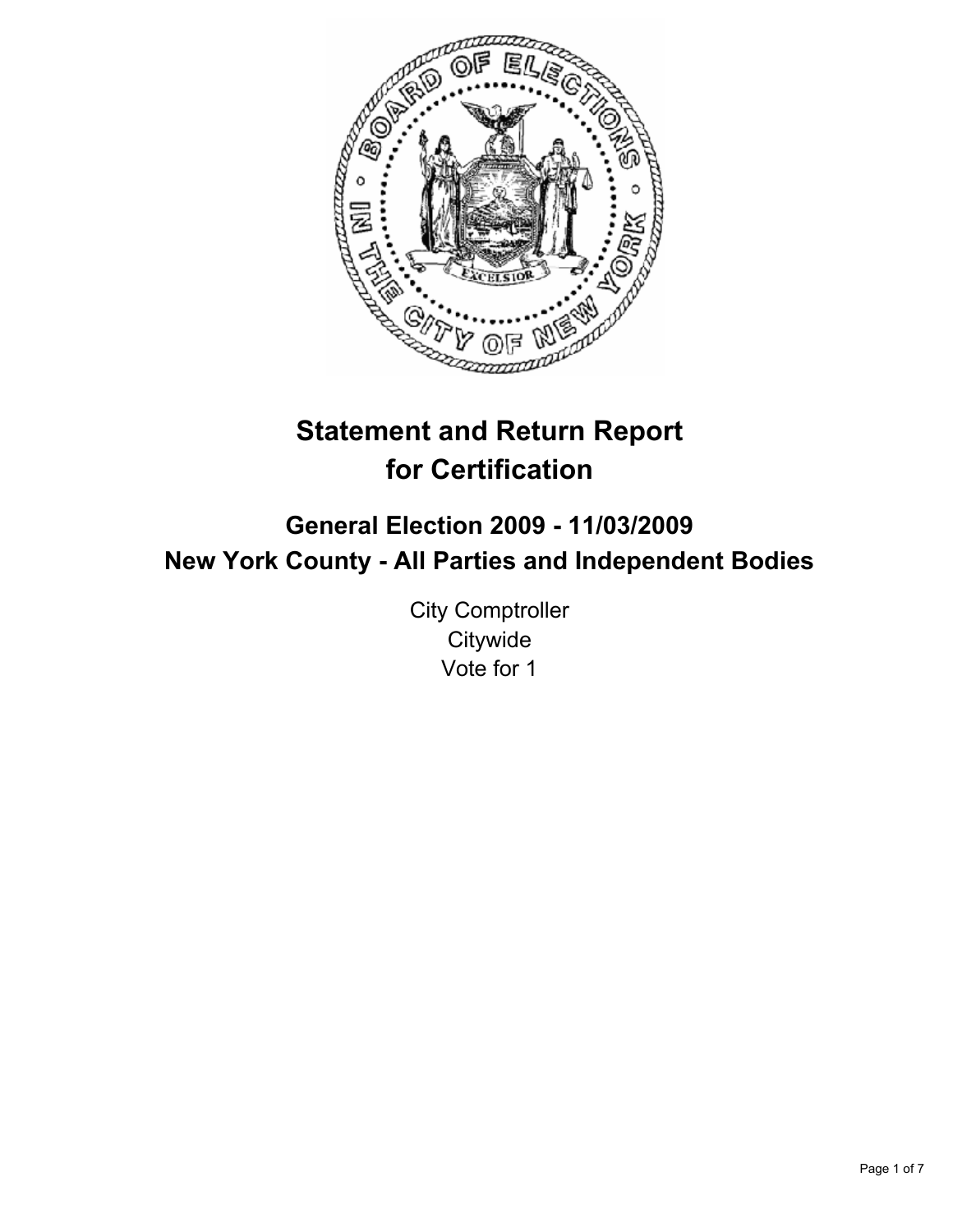

| <b>PUBLIC COUNTER</b>         | 21,159 |
|-------------------------------|--------|
| <b>EMERGENCY</b>              | 20     |
| ABSENTEE/MILITARY             | 290    |
| <b>AFFIDAVIT</b>              | 304    |
| <b>Total Ballots</b>          | 21,773 |
| JOHN C LIU (DEMOCRATIC)       | 15,119 |
| JOSEPH A MENDOLA (REPUBLICAN) | 2,376  |
| STUART AVRICK (CONSERVATIVE)  | 262    |
| JOHN C LIU (WORKING FAMILIES) | 945    |
| SALIM EJAZ (RENT IS TOO HIGH) | 227    |
| JOHN CLIFTON (LIBERTARIAN)    | 157    |
| DAVID YASSKY (WRITE-IN)       |        |
| <b>Total Votes</b>            | 19,087 |
| Unrecorded                    | 2,686  |

| <b>PUBLIC COUNTER</b>         | 25,649 |
|-------------------------------|--------|
| <b>EMERGENCY</b>              | 41     |
| ABSENTEE/MILITARY             | 682    |
| <b>AFFIDAVIT</b>              | 371    |
| <b>Total Ballots</b>          | 26,743 |
| JOHN C LIU (DEMOCRATIC)       | 15,599 |
| JOSEPH A MENDOLA (REPUBLICAN) | 6,163  |
| STUART AVRICK (CONSERVATIVE)  | 503    |
| JOHN C LIU (WORKING FAMILIES) | 759    |
| SALIM EJAZ (RENT IS TOO HIGH) | 275    |
| JOHN CLIFTON (LIBERTARIAN)    | 173    |
| <b>Total Votes</b>            | 23,472 |
| Unrecorded                    | 3.271  |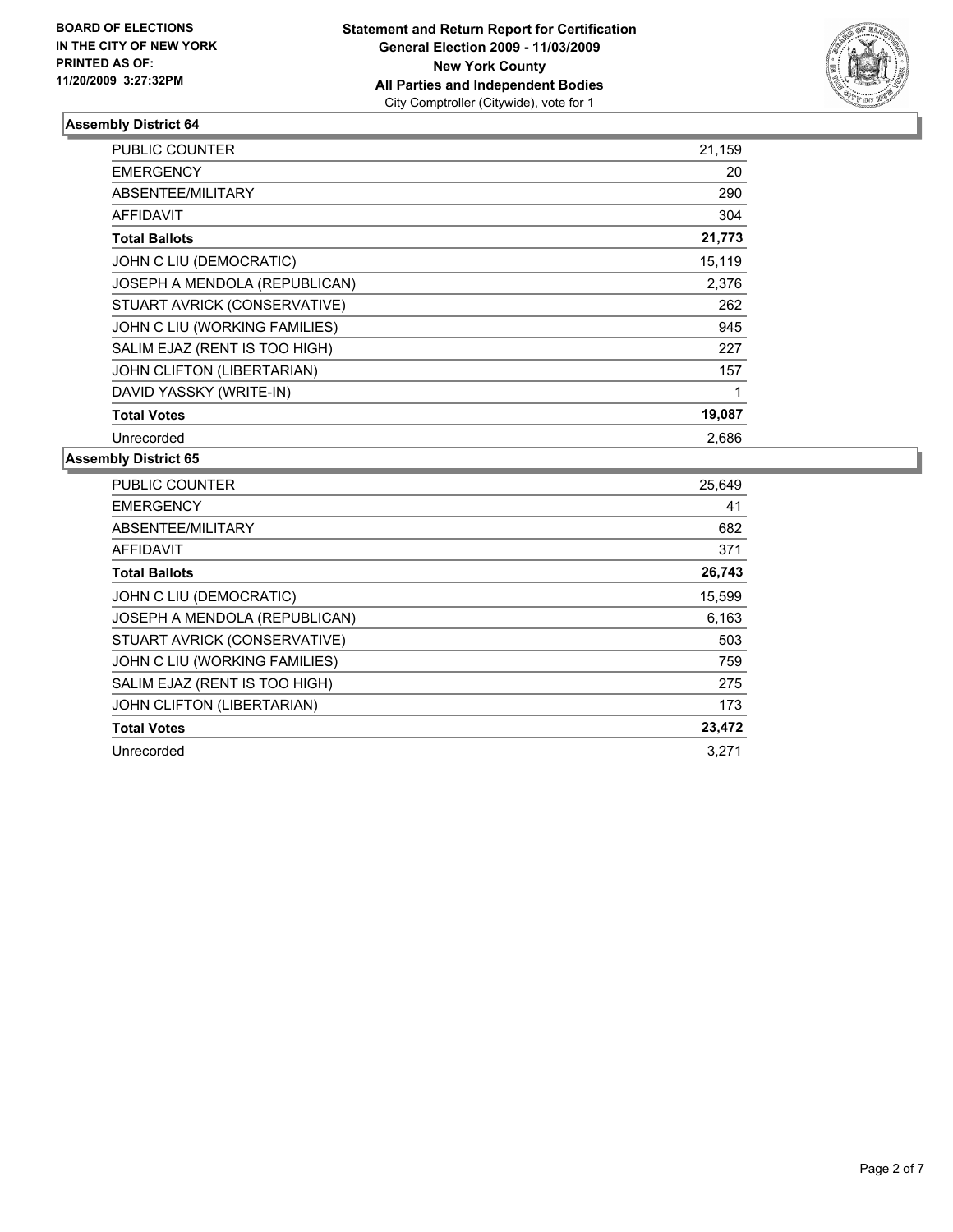

| <b>PUBLIC COUNTER</b>            | 24,587 |
|----------------------------------|--------|
| <b>EMERGENCY</b>                 | 106    |
| ABSENTEE/MILITARY                | 558    |
| <b>AFFIDAVIT</b>                 | 316    |
| <b>Total Ballots</b>             | 25,567 |
| JOHN C LIU (DEMOCRATIC)          | 16,957 |
| JOSEPH A MENDOLA (REPUBLICAN)    | 3,195  |
| STUART AVRICK (CONSERVATIVE)     | 285    |
| JOHN C LIU (WORKING FAMILIES)    | 1,895  |
| SALIM EJAZ (RENT IS TOO HIGH)    | 407    |
| JOHN CLIFTON (LIBERTARIAN)       | 293    |
| BELLA SINGER (WRITE-IN)          | 1      |
| DAVID YASSKY (WRITE-IN)          | 1      |
| FULL PUBLIC FUNDING (WRITE-IN)   | 1      |
| MARK GREEN (WRITE-IN)            | 1      |
| WILLIAM C THOMPSON JR (WRITE-IN) | 1      |
| <b>Total Votes</b>               | 23,037 |
| Unrecorded                       | 2,530  |

| <b>PUBLIC COUNTER</b>         | 30,749 |
|-------------------------------|--------|
| <b>EMERGENCY</b>              | 66     |
| <b>ABSENTEE/MILITARY</b>      | 654    |
| <b>AFFIDAVIT</b>              | 405    |
| <b>Total Ballots</b>          | 31,874 |
| JOHN C LIU (DEMOCRATIC)       | 20,823 |
| JOSEPH A MENDOLA (REPUBLICAN) | 4,743  |
| STUART AVRICK (CONSERVATIVE)  | 388    |
| JOHN C LIU (WORKING FAMILIES) | 1,503  |
| SALIM EJAZ (RENT IS TOO HIGH) | 325    |
| JOHN CLIFTON (LIBERTARIAN)    | 260    |
| D YASSKY (WRITE-IN)           | 2      |
| <b>Total Votes</b>            | 28,044 |
| Unrecorded                    | 3,830  |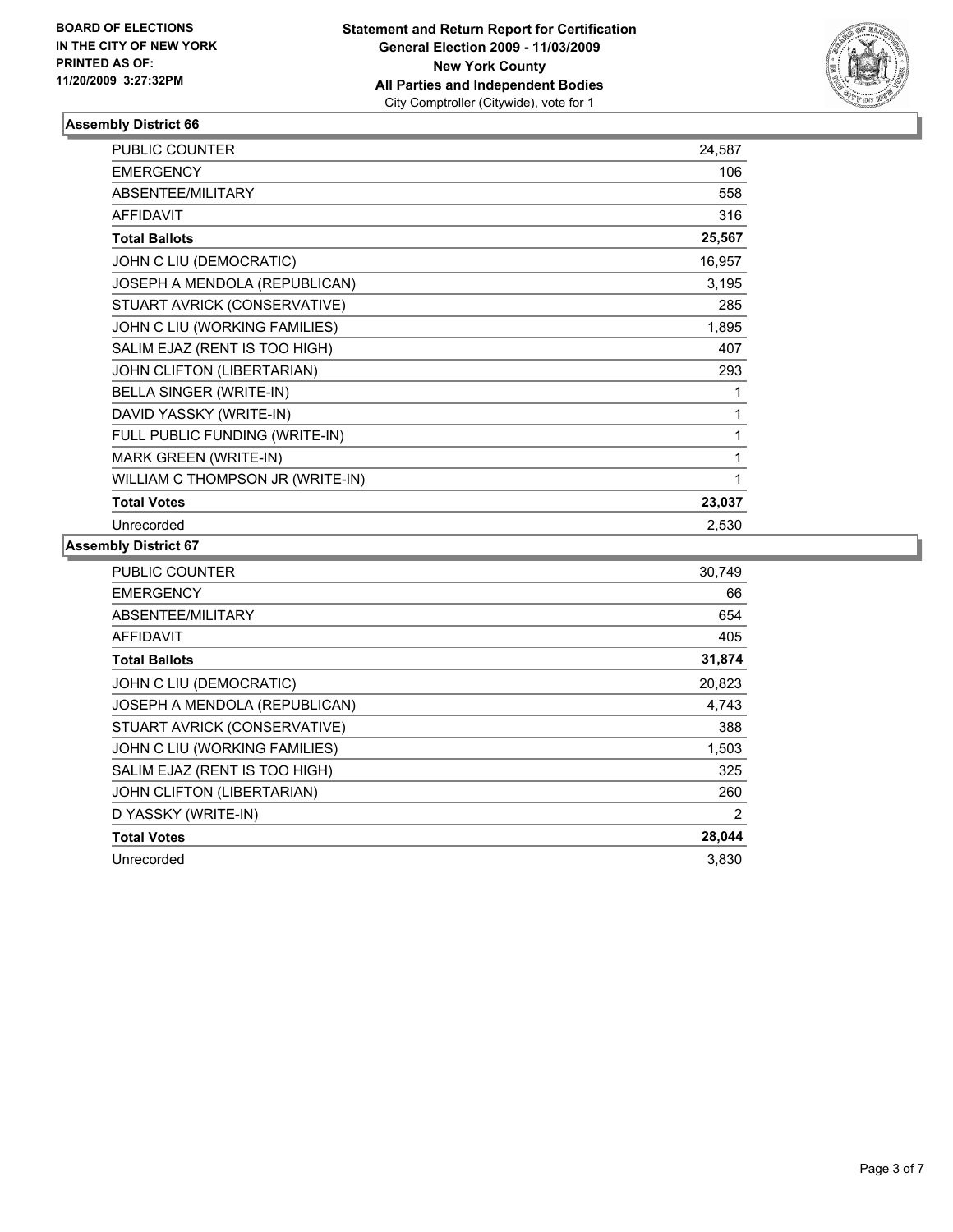

| PUBLIC COUNTER                | 18,035 |
|-------------------------------|--------|
| <b>EMERGENCY</b>              | 73     |
| ABSENTEE/MILITARY             | 252    |
| <b>AFFIDAVIT</b>              | 266    |
| <b>Total Ballots</b>          | 18,626 |
| JOHN C LIU (DEMOCRATIC)       | 13,239 |
| JOSEPH A MENDOLA (REPUBLICAN) | 1,276  |
| STUART AVRICK (CONSERVATIVE)  | 115    |
| JOHN C LIU (WORKING FAMILIES) | 496    |
| SALIM EJAZ (RENT IS TOO HIGH) | 287    |
| JOHN CLIFTON (LIBERTARIAN)    | 81     |
| 7A (WRITE-IN)                 | 1      |
| DAVID YASSKY (WRITE-IN)       | 1      |
| <b>Total Votes</b>            | 15,496 |
| Unrecorded                    | 3,130  |

#### **Assembly District 69**

| <b>PUBLIC COUNTER</b>         | 26,526 |
|-------------------------------|--------|
| <b>EMERGENCY</b>              | 296    |
| ABSENTEE/MILITARY             | 505    |
| <b>AFFIDAVIT</b>              | 290    |
| <b>Total Ballots</b>          | 27,617 |
| JOHN C LIU (DEMOCRATIC)       | 19,475 |
| JOSEPH A MENDOLA (REPUBLICAN) | 2,187  |
| STUART AVRICK (CONSERVATIVE)  | 204    |
| JOHN C LIU (WORKING FAMILIES) | 1,904  |
| SALIM EJAZ (RENT IS TOO HIGH) | 362    |
| JOHN CLIFTON (LIBERTARIAN)    | 179    |
| <b>Total Votes</b>            | 24,311 |
| Unrecorded                    | 3,306  |

| PUBLIC COUNTER                | 21,206 |
|-------------------------------|--------|
| <b>EMERGENCY</b>              | 44     |
| ABSENTEE/MILITARY             | 347    |
| <b>AFFIDAVIT</b>              | 337    |
| <b>Total Ballots</b>          | 21,934 |
| JOHN C LIU (DEMOCRATIC)       | 16,797 |
| JOSEPH A MENDOLA (REPUBLICAN) | 704    |
| STUART AVRICK (CONSERVATIVE)  | 78     |
| JOHN C LIU (WORKING FAMILIES) | 707    |
| SALIM EJAZ (RENT IS TOO HIGH) | 249    |
| JOHN CLIFTON (LIBERTARIAN)    | 82     |
| A JOHN C LIU (WRITE-IN)       | 1      |
| DEM (WRITE-IN)                | 1      |
| <b>Total Votes</b>            | 18,619 |
| Unrecorded                    | 3,315  |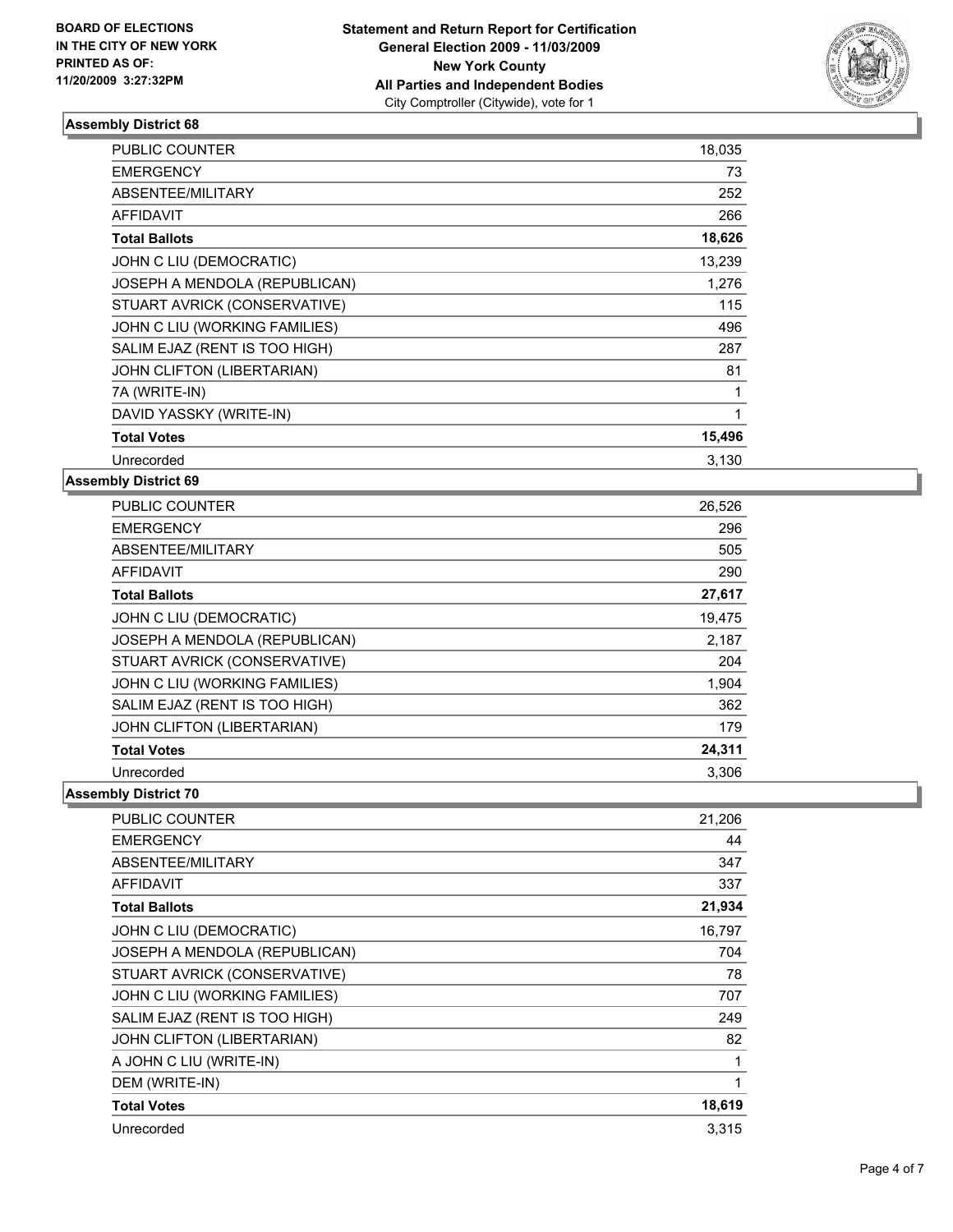

| PUBLIC COUNTER                | 20,188 |
|-------------------------------|--------|
| <b>EMERGENCY</b>              | 37     |
| ABSENTEE/MILITARY             | 310    |
| <b>AFFIDAVIT</b>              | 289    |
| <b>Total Ballots</b>          | 20,824 |
| JOHN C LIU (DEMOCRATIC)       | 14,676 |
| JOSEPH A MENDOLA (REPUBLICAN) | 1,405  |
| STUART AVRICK (CONSERVATIVE)  | 173    |
| JOHN C LIU (WORKING FAMILIES) | 938    |
| SALIM EJAZ (RENT IS TOO HIGH) | 244    |
| JOHN CLIFTON (LIBERTARIAN)    | 112    |
| <b>Total Votes</b>            | 17,548 |
| Unrecorded                    | 3,276  |

## **Assembly District 72**

| PUBLIC COUNTER                | 14,599 |
|-------------------------------|--------|
| <b>EMERGENCY</b>              | 9      |
| ABSENTEE/MILITARY             | 99     |
| <b>AFFIDAVIT</b>              | 137    |
| <b>Total Ballots</b>          | 14,844 |
| JOHN C LIU (DEMOCRATIC)       | 9,694  |
| JOSEPH A MENDOLA (REPUBLICAN) | 1,089  |
| STUART AVRICK (CONSERVATIVE)  | 102    |
| JOHN C LIU (WORKING FAMILIES) | 442    |
| SALIM EJAZ (RENT IS TOO HIGH) | 198    |
| JOHN CLIFTON (LIBERTARIAN)    | 75     |
| <b>Total Votes</b>            | 11,600 |
| Unrecorded                    | 3,244  |

| PUBLIC COUNTER                     | 29,231 |
|------------------------------------|--------|
| <b>EMERGENCY</b>                   | 134    |
| ABSENTEE/MILITARY                  | 802    |
| AFFIDAVIT                          | 333    |
| <b>Total Ballots</b>               | 30,500 |
| JOHN C LIU (DEMOCRATIC)            | 16,453 |
| JOSEPH A MENDOLA (REPUBLICAN)      | 8,393  |
| STUART AVRICK (CONSERVATIVE)       | 509    |
| JOHN C LIU (WORKING FAMILIES)      | 531    |
| SALIM EJAZ (RENT IS TOO HIGH)      | 251    |
| JOHN CLIFTON (LIBERTARIAN)         | 177    |
| DAN ROSENBERG (WRITE-IN)           | 1      |
| <b>GAYLE S SINCLAIR (WRITE-IN)</b> | 1      |
| <b>Total Votes</b>                 | 26,316 |
| Unrecorded                         | 4,184  |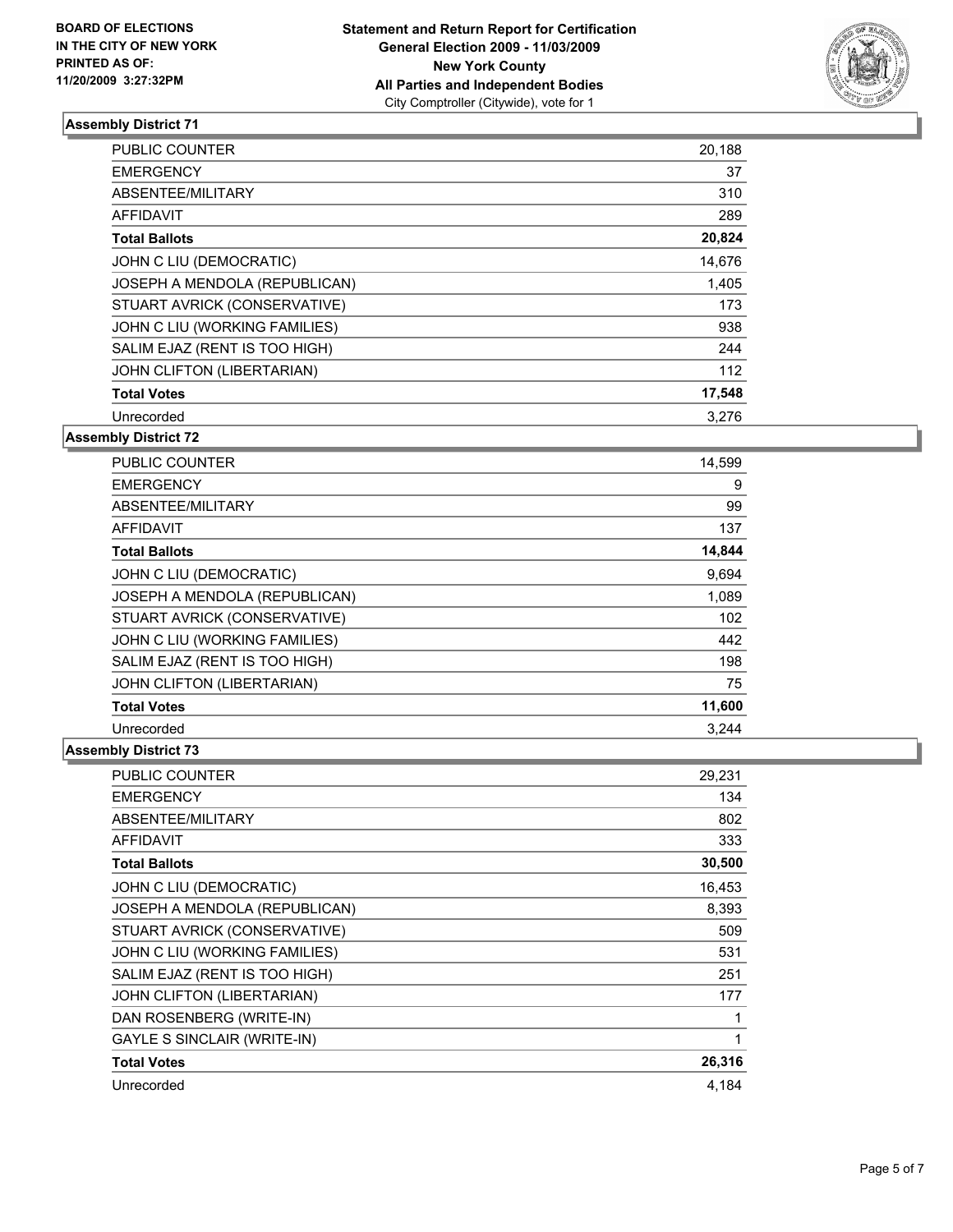

| <b>PUBLIC COUNTER</b>         | 24,647 |
|-------------------------------|--------|
| <b>EMERGENCY</b>              | 80     |
| ABSENTEE/MILITARY             | 464    |
| AFFIDAVIT                     | 288    |
| <b>Total Ballots</b>          | 25,479 |
| JOHN C LIU (DEMOCRATIC)       | 16,494 |
| JOSEPH A MENDOLA (REPUBLICAN) | 3,606  |
| STUART AVRICK (CONSERVATIVE)  | 362    |
| JOHN C LIU (WORKING FAMILIES) | 1,289  |
| SALIM EJAZ (RENT IS TOO HIGH) | 414    |
| JOHN CLIFTON (LIBERTARIAN)    | 209    |
| <b>Total Votes</b>            | 22,374 |
| Unrecorded                    | 3,105  |

| <b>PUBLIC COUNTER</b>         | 24,825 |
|-------------------------------|--------|
| <b>EMERGENCY</b>              | 58     |
| ABSENTEE/MILITARY             | 550    |
| <b>AFFIDAVIT</b>              | 392    |
| <b>Total Ballots</b>          | 25,825 |
| JOHN C LIU (DEMOCRATIC)       | 16,422 |
| JOSEPH A MENDOLA (REPUBLICAN) | 3,966  |
| STUART AVRICK (CONSERVATIVE)  | 344    |
| JOHN C LIU (WORKING FAMILIES) | 1,226  |
| SALIM EJAZ (RENT IS TOO HIGH) | 375    |
| JOHN CLIFTON (LIBERTARIAN)    | 224    |
| EDITH MCGOWAN (WRITE-IN)      | 1      |
| <b>Total Votes</b>            | 22,558 |
| Unrecorded                    | 3.267  |